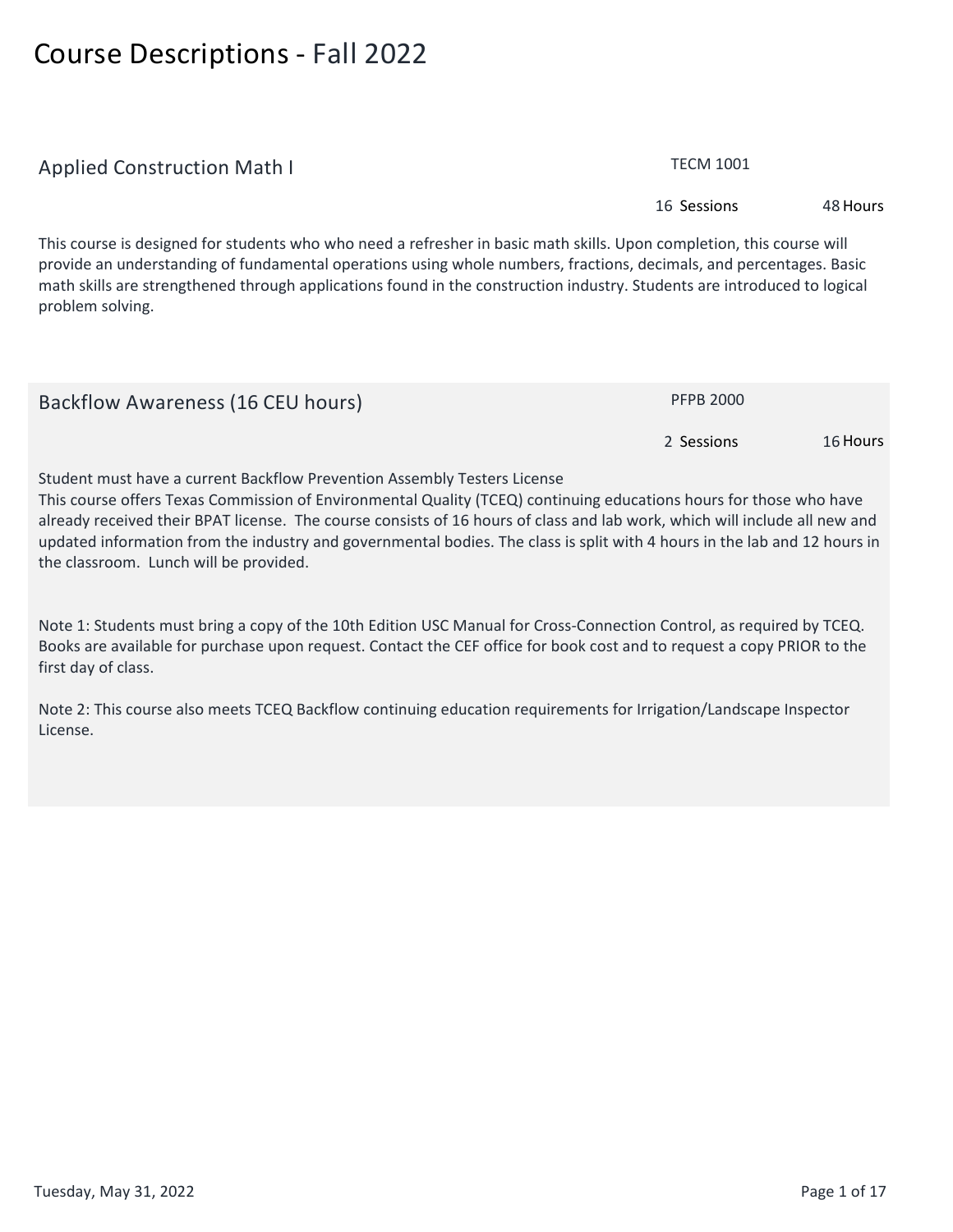# **Pre-requisite: Student must have a current Backflow Prevention Assembly Testers License.**

**This course offers Texas Commission of Environmental Quality (TCEQ) continuing educations hours for those who have already received their BPAT license. The course consists of 8 hours of of class and lab work, which will include all new and updated information from the industry and governmental bodies. The class is split with 7 hours in the lab and 1 hour in the classroom. Lunch will be provided.**

**Note: This course also meets TCEQ Backflow continuing education requirements for Irrigation/Landscape Inspector License.**

| <b>Backflow Prevention Assembly Tester License</b> | <b>PFPB 1047</b> |          |
|----------------------------------------------------|------------------|----------|
|                                                    | 5 Sessions       | 40 Hours |

**Pre-requisite: Student is required to have two (2) years experience in a water related industry such as Plumbing, Sprinkler Fitting, Fire Alarm, Irrigation, etc.** 

**This course offers Texas Commission of Environmental Quality (TCEQ) certification in Backflow Prevention. Using our new state-of-the-art classrooms and labs with expert instruction that is required for certification and testing of backflow assemblies in the state of Texas. Course topics include the history of backflow prevention, testing and repair of assemblies, (RPZA; DCVA; PVB; and SRVB) cross connection control program with state and local ordinance information and all related subjects. Course is approved for 8-hour CEU in Customer Service Inspectors License, Irrigator License, Wastewater Operators License, Water Operators License and Water Treatment Specialist License.** 

**Lunch is provided all 5 days.**

**Note 1: Students must bring a copy of the 10th Edition USC Manual for Cross-Connection Control, as required by TCEQ. Books are available for purchase upon request. Contact the CEF office for book cost and to request a copy PRIOR to the first day of class. 972-574-5200**

**Note 2: This course also meets TCEQ Backflow requirements for Irrigation/Landscape Inspector License.**

**Basic Commercial Blueprint Reading Basic Commercial Blueprint Reading DETG 1023** 

**This course is designed for office, field and professional support staff. Topics include: Evolution of the Construction Project-The Development of the Drawings & Specifications; Background Principles (Cracking the Code); Drawing Types Used in All Categories of Drawings; Reading Drawings for Information; Overview of Architectural & MEP Drawings and Specifications.**

**10 Sessions**

**30Hours**

**Backflow Practical Skills Refresher (8 CEU hours)** PFPB 1000

**1 Sessions**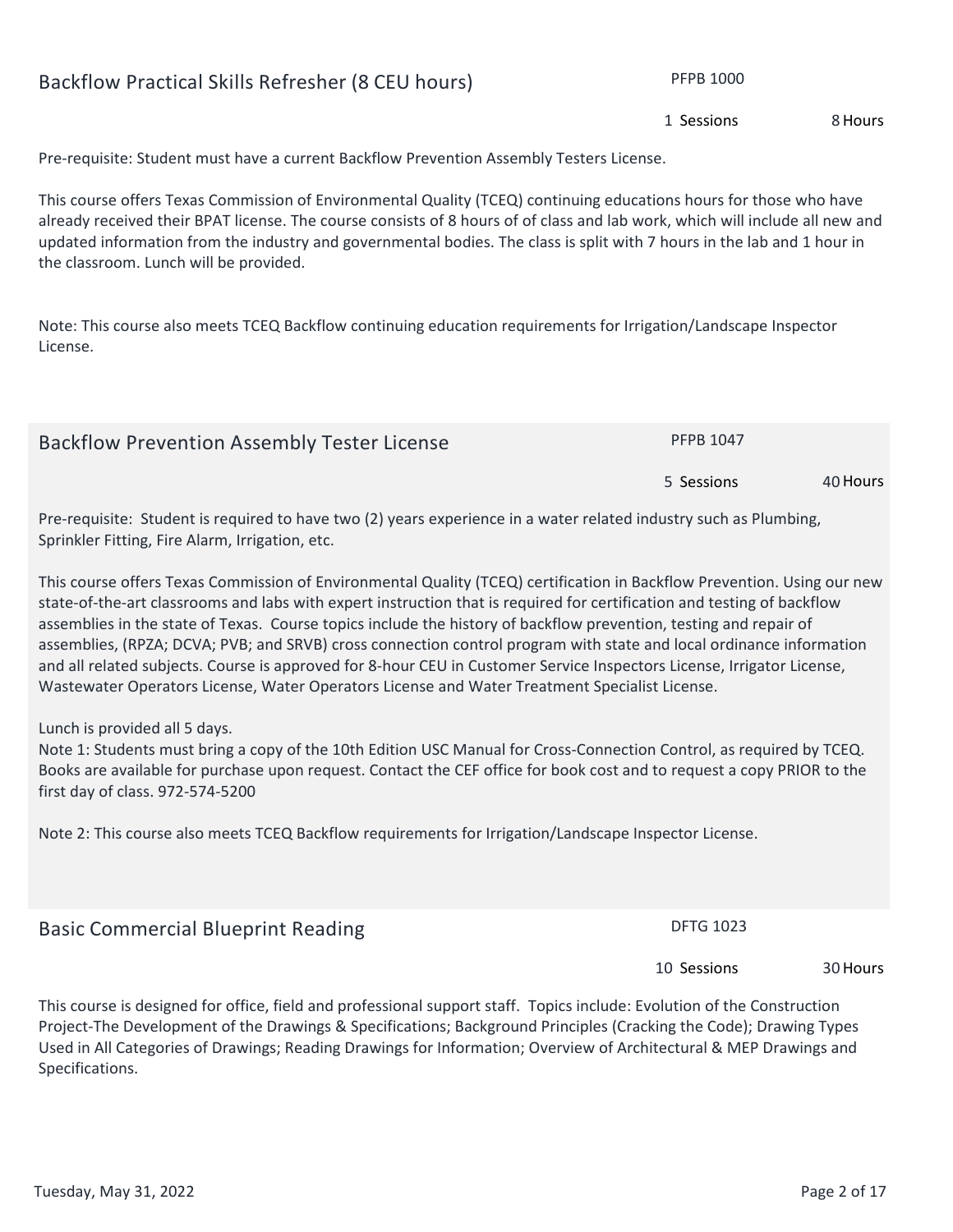| <b>Black Steel Pipe</b>                                                                                                                                                                                                                                                           |            |         |
|-----------------------------------------------------------------------------------------------------------------------------------------------------------------------------------------------------------------------------------------------------------------------------------|------------|---------|
|                                                                                                                                                                                                                                                                                   | 1 Sessions | 4 Hours |
| This course is designed for field personnel. This is a four (4) hour hands-on seminar. The most updated information and<br>instruction will be provided on the following topics: Cutting, reaming, threading/dies, joint/pipe dope/fitting<br>identification and pipe wrench use. |            |         |
| <b>Black Steel Pipe</b>                                                                                                                                                                                                                                                           |            |         |
|                                                                                                                                                                                                                                                                                   | 1 Sessions | 4 Hours |
| This course is designed for field personnel. This is a four (4) hour hands-on seminar. The most updated information and<br>instruction will be provided on the following topics: Cutting, reaming, threading/dies, joint/pipe dope/fitting<br>identification and pipe wrench use. |            |         |
| <b>Cast Iron Piping</b>                                                                                                                                                                                                                                                           |            |         |
|                                                                                                                                                                                                                                                                                   | 1 Sessions | 4 Hours |
| This course is designed for field personnel. This is a four (4) hour hands-on seminar. The most updated information and<br>instruction will be provided on the following topics: Cutting/snap cutters, joining/no hub bands, and fitting identifications.                         |            |         |
| <b>Cast Iron Piping</b>                                                                                                                                                                                                                                                           |            |         |
|                                                                                                                                                                                                                                                                                   | 1 Sessions | 4 Hours |
| This course is designed for field nersonnel. This is a four $(4)$ hour hands-on seminar. The most undated information and                                                                                                                                                         |            |         |

**This course is designed for field personnel. This is a four (4) hour hands-on seminar. The most updated information and instruction will be provided on the following topics: Cutting/snap cutters, joining/no hub bands, and fitting identifications.**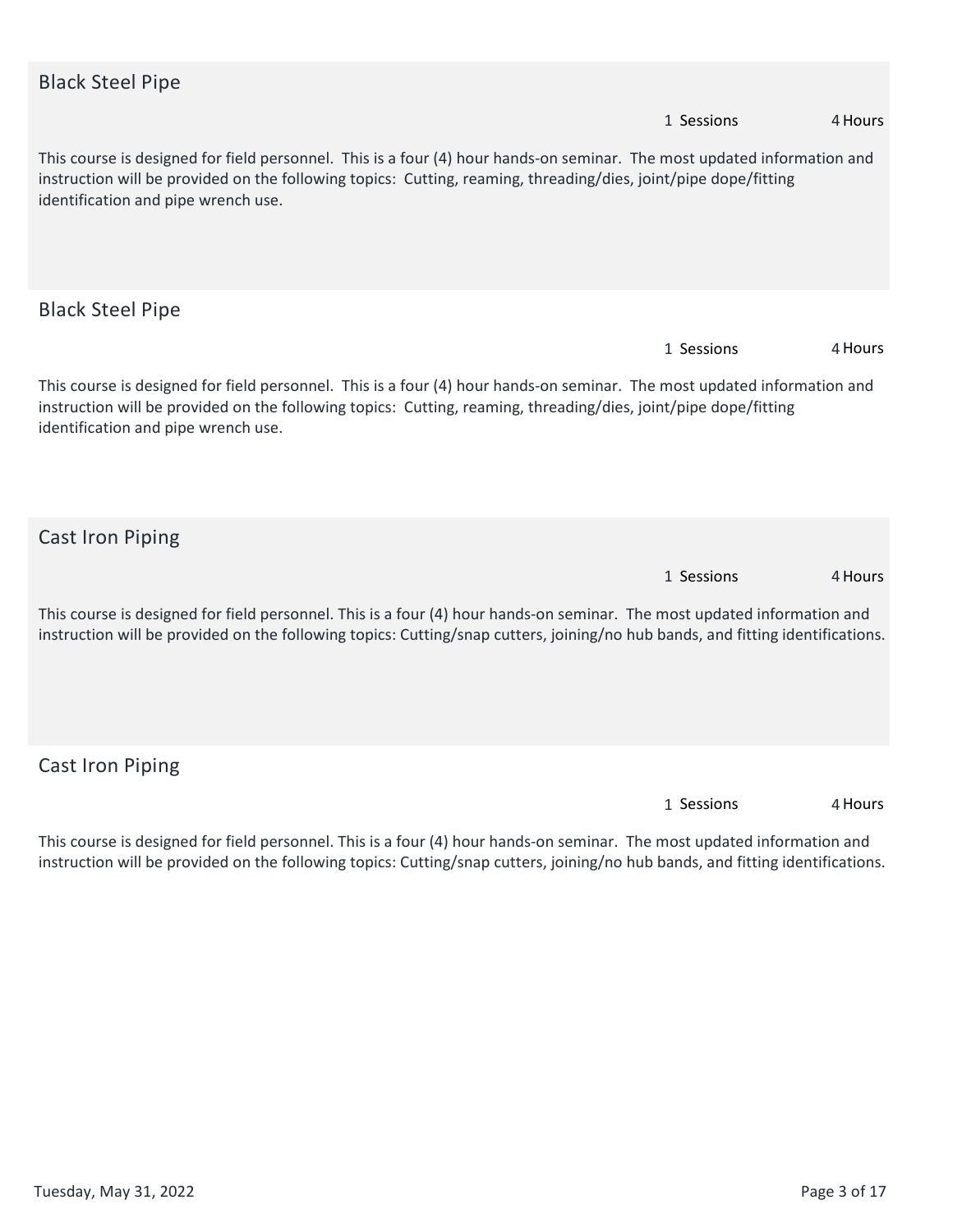**Commercial Field Engineering I SRVY 1015 56Hours Prerequisite: English or Spanish Math & Reading Test or Applied Construction Math Class & ESL Placement Test. All testing must be completed no later than Friday August 19, 2022. The course will introduce the students with a role of a site layout technician including drawings used in construction buildings today. Using the Site Layout 1 guide the course topics will include: Introduction to Site Layout; Surveying Math; Surveying Equipment Use and Care; and Blueprint Reading for Surveyors. 16 Sessions Commercial HVAC Service I-A HART 1007 80Hours Prerequisite: English or Spanish Math & Reading test or Applied Construction Math class; ESL test or class. 18 Sessions**

**All TABE Testing must be completed no later than Friday August 19, 2022. The course topics are Basic Safety (Construction Site Safety Orientation); Introduction to HVAC; Trade Mathematics; Basic Electricity; Basic Cooper & Plastic Pipe Practices; and Soldering & Brazing.** 

**Note 1: EPA Section 608 Universal Certification is highly recommended to graduate from this program.** 

**Note 2: Graduation Requirement: Students enrolled in HVAC I-B will be required to take the EPA Section 608 Refrigerant Recovery Exams. This EPA Section 608 Refrigerant Recovery class is MANDATORY for all students enrolled in HVAC I-B, unless the student has already received the EPA Core and Type II Certification. Proof of EPA Certification is required.**

| Commercial HVAC Service II-A                                                                                   | <b>SRVY 1001</b> |          |
|----------------------------------------------------------------------------------------------------------------|------------------|----------|
|                                                                                                                | 18 Sessions      | 80 Hours |
| $D_{\text{max}}$ and $\text{min}$ $D_{\text{max}}$ and $\text{min}$ $\text{min}$ $D_{\text{max}}$ $\text{min}$ |                  |          |

**Prerequisite: Commercial HVAC Service I-B**

**The course topics are Metering Devises, Compressors, Refrigerants and Oils, Leak Detection, Evacuation, Recovery and Charging, Alternating Current, Sheet Metal Duct Systems, and Fiberglass and Flexible Duct Systems.**

**Note: EPA Section 608 EPA Core and Type II Certification is prerequisite for students going into HVAC III-A. If you have not passed this section of the exam, you should register to retake the EPA Exam prior to the completion of HVAC Level II-B.**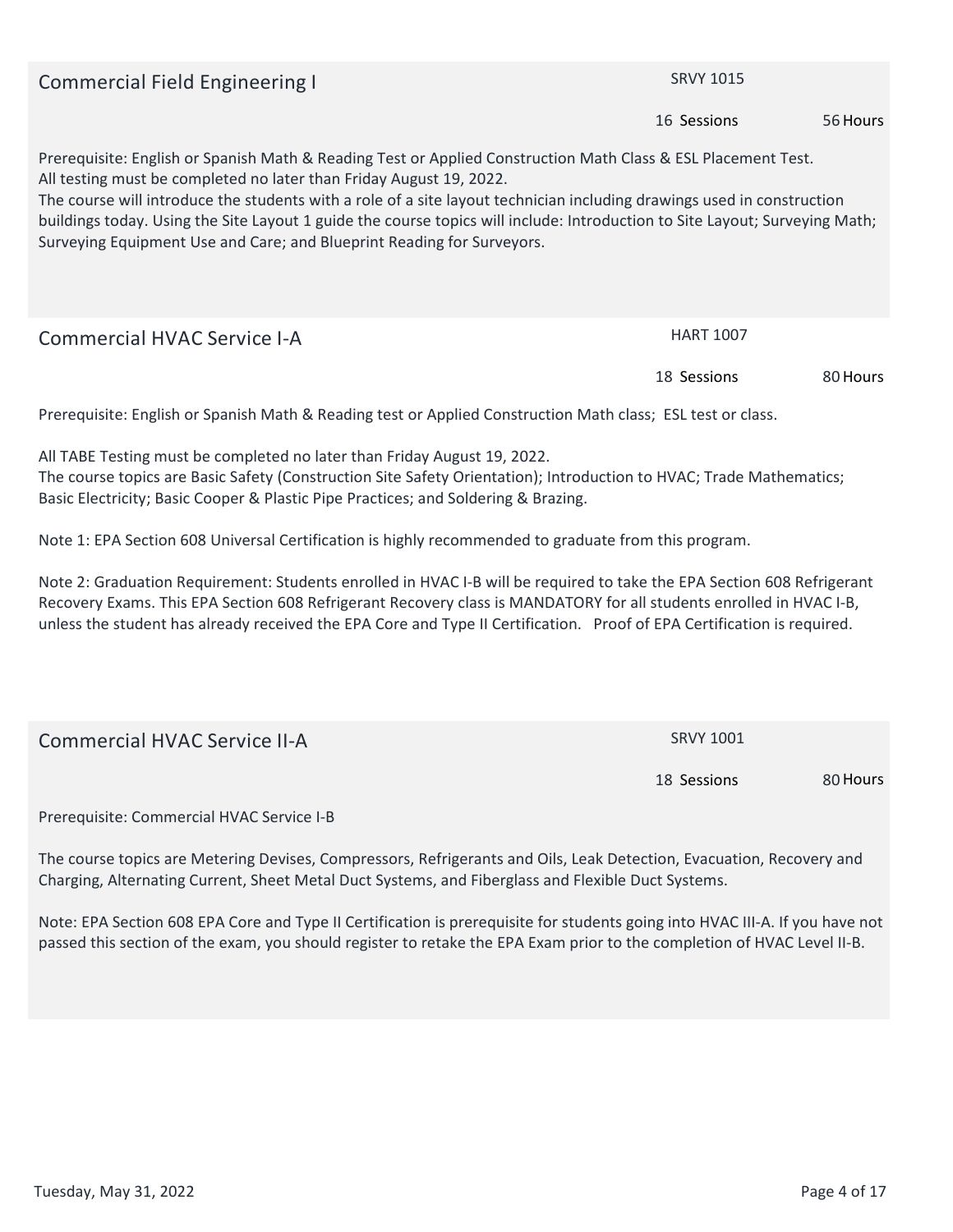| <b>Commercial HVAC Service IV-A</b>                                                                                                                                                                                                             | <b>CBFM 2011</b> |          |
|-------------------------------------------------------------------------------------------------------------------------------------------------------------------------------------------------------------------------------------------------|------------------|----------|
|                                                                                                                                                                                                                                                 | 18 Sessions      | 80 Hours |
| Pre-requisite: Commercial HVAC III-B                                                                                                                                                                                                            |                  |          |
| Course topics are Construction Drawings & Specifications, Air Quality Equipment, Indoor Air Quality, Commercial Airside<br>Systems, System Air Balancing, and Energy Conservation Equipment.                                                    |                  |          |
| <b>Construction Site Leadership I</b>                                                                                                                                                                                                           | <b>CNBT 1009</b> |          |
|                                                                                                                                                                                                                                                 | 12 Sessions      | 48 Hours |
| Introduction of Fundamentals of Crew Leadership will teach the skills to be an effective leader, including the ability to<br>communicate effectively; provide direction to your crew, and effectively plan and schedule the work of your crews. |                  |          |
| <b>Electrical I-A</b>                                                                                                                                                                                                                           | <b>ELPT 1021</b> |          |
|                                                                                                                                                                                                                                                 | 17 Sessions      | 80 Hours |
| Pre-Requisite: English or Spanish Math Test or Applied Construction Math Class and English or Spanish Reading Test and<br>ESL Placement Test if tests are taken in Spanish.                                                                     |                  |          |

**All testing must be completed no later than Friday August 19, 2022.**

**The course topics are Build Your Future in Construction; Occupational Overview: The Electrical Industry; Basic Safety (Construction Site Safety Orientation); Safety for Electricians; Introduction to Hand Tools; Introduction to Power Tools; Hand Bending; Device Boxes; Introduction to Basic Rigging, Introduction to Construction Math; Introduction to Electrical Circuit; Electrical Test Equipment; Basic Communication Skills; and Basic Employability Skills.**

**Note: All Electrical students are required to attend one additional class of 4 hour class**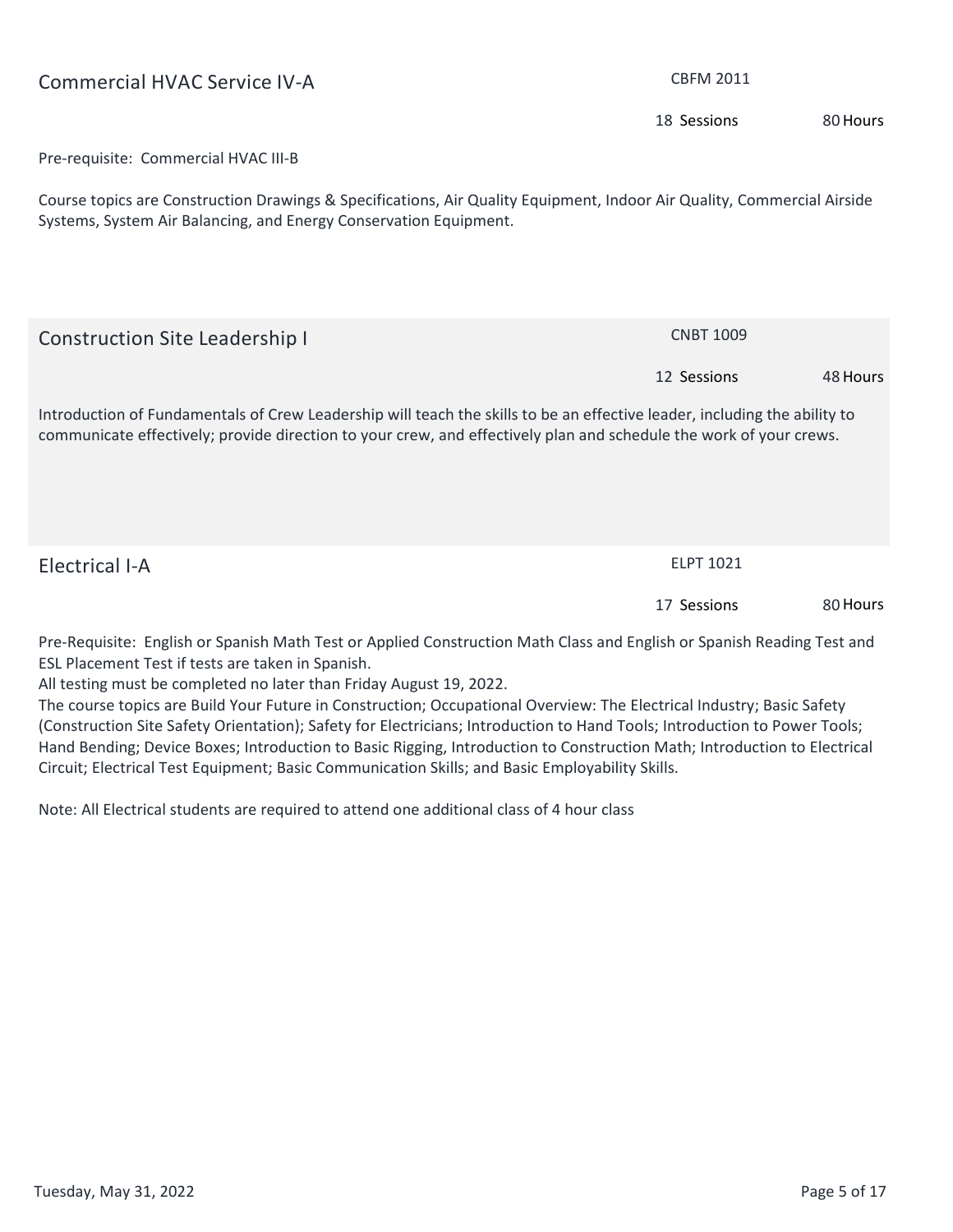| <b>Electrical II-A</b>                                                                                                                                                                              | <b>HART 1001</b> |          |
|-----------------------------------------------------------------------------------------------------------------------------------------------------------------------------------------------------|------------------|----------|
|                                                                                                                                                                                                     | 18 Sessions      | 80 Hours |
| Prerequisite: Electrical I-B                                                                                                                                                                        |                  |          |
| The course topics are Alternating Current; Motors: Theory & Application; Electrical Lighting; Conduit Bending; Pull and<br>Junction Boxes; and Conductor Installations.                             |                  |          |
| Note 1: Students must have a copy of the 2020 NEC edition.<br>Note 2: All students are required to attend one (1) additional 4 hour class.                                                          |                  |          |
| <b>Electrical III-A</b>                                                                                                                                                                             | ELPT 1045        |          |
|                                                                                                                                                                                                     | 18 Sessions      | 80 Hours |
| Prerequisite: Electrical II-B                                                                                                                                                                       |                  |          |
| The course topics are Load Calculations- Branch and Feeders Circuits; Conductor Selection and Calculations; Practical<br>Applications of Lighting; Hazardous Locations; and Overcurrent Protection. |                  |          |
| Note: Students must have a copy of the 2020 NEC edition.                                                                                                                                            |                  |          |
|                                                                                                                                                                                                     |                  |          |
| <b>Electrical IV-A</b>                                                                                                                                                                              | <b>ELPT 1041</b> |          |
|                                                                                                                                                                                                     | 18 Sessions      | 80 Hours |
|                                                                                                                                                                                                     |                  |          |

**Prerequisite: Electrical III-B**

**This level is crucial for Journeyman Exam Preparation. Course topics are Load Calculations- Feeders & Services, Health Care Facilities, Standby & Emergency Systems, Basic Electronic Theory, and Fire Alarm Systems.** 

**Note: Students must have a copy of the 2020 NEC edition.**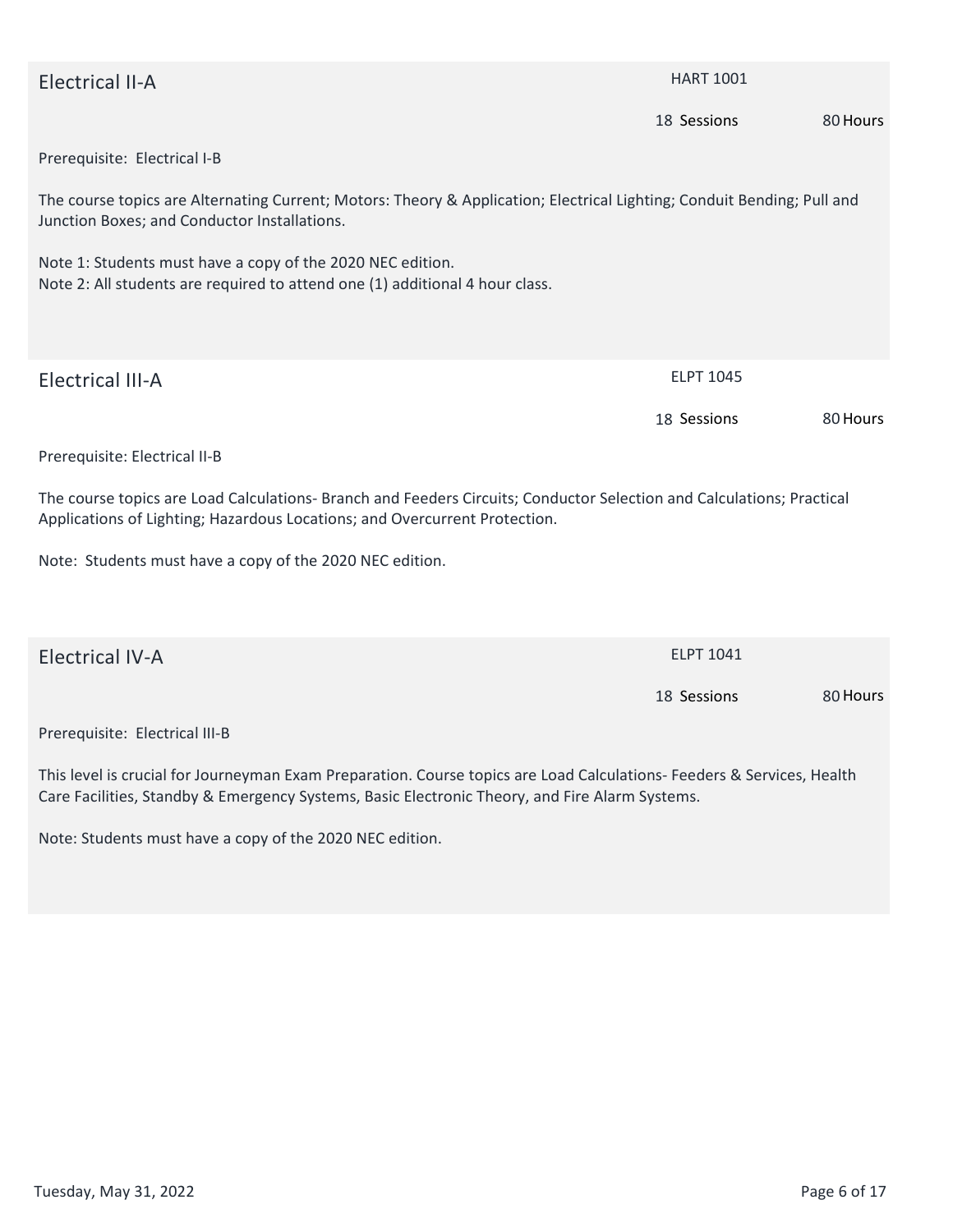#### **Electrical Journeyman Prep ELPT 2001**

**Pre-requisite - All Required: (1) At least three (3) years experience in Electrical Trade. (2) Basic math skills with ability to solve simple algebraic equations.** 

**This class will consist of an intensive NEC review of Services and Service Equipment; Wiring Methods and Installation; Cabinets, Panelboards, Switchboards, Boxes and Conduit Bodies; Conductors; Motors and Generators; Utilization Equipment and Devices; Special Occupancies and Uses; Ambient Temperature and Other Conductor Derating Factors; Low Voltage Systems NEC requirements; and Hazardous locations.**

**Electrical Master Prep ELPT 1040**

**Note: Students must have a copy of the 2020 NEC edition.**

**This class will consist of an intensive NEC review of Services and Service Equipment; Wiring Methods and Installation; Conductors; Special Occupancies and Uses; Ambient Temperature Derating; electrical calculations of single family, multifamily and two family dwellings, electrical calculations of commercial structures, i.e. schools, offices, stores, banks, marinas, etc.**

**Note: Students must have a copy of the 2020 NEC edition.**

**Pre-requisite: None required**

**This course prepares students to communicate orally in both public and work environments. Emphasis is placed on developing language functions, pronunciation, listening skills, and improving social and intercultural skills.**

**NOTE: Test-Out available for Level I at no extra charge.**

**Este curso prepara al alumno para communicarse con confianza en situaciones sociales y en el trabajo. Se desarollan las varias funciones del lenguaje, se mejora la pronunciación y compressión auditiva y se practica la comunicacion social y transcultural.** 

**Aprobación por medio de examen disponible para Nivel I sin cargo extra.**

**Pre-requisite - All Required: (1) At least three (3) years experience in Electrical Trade and preferably some classroom hours. (2) Basic math skills with ability to solve simple algebraic equations. (3) Journeyman's License English as a Second Language I COMG 1000** 

**16 Sessions**

**48Hours**

**52Hours**

**12 Sessions**

**13 Sessions**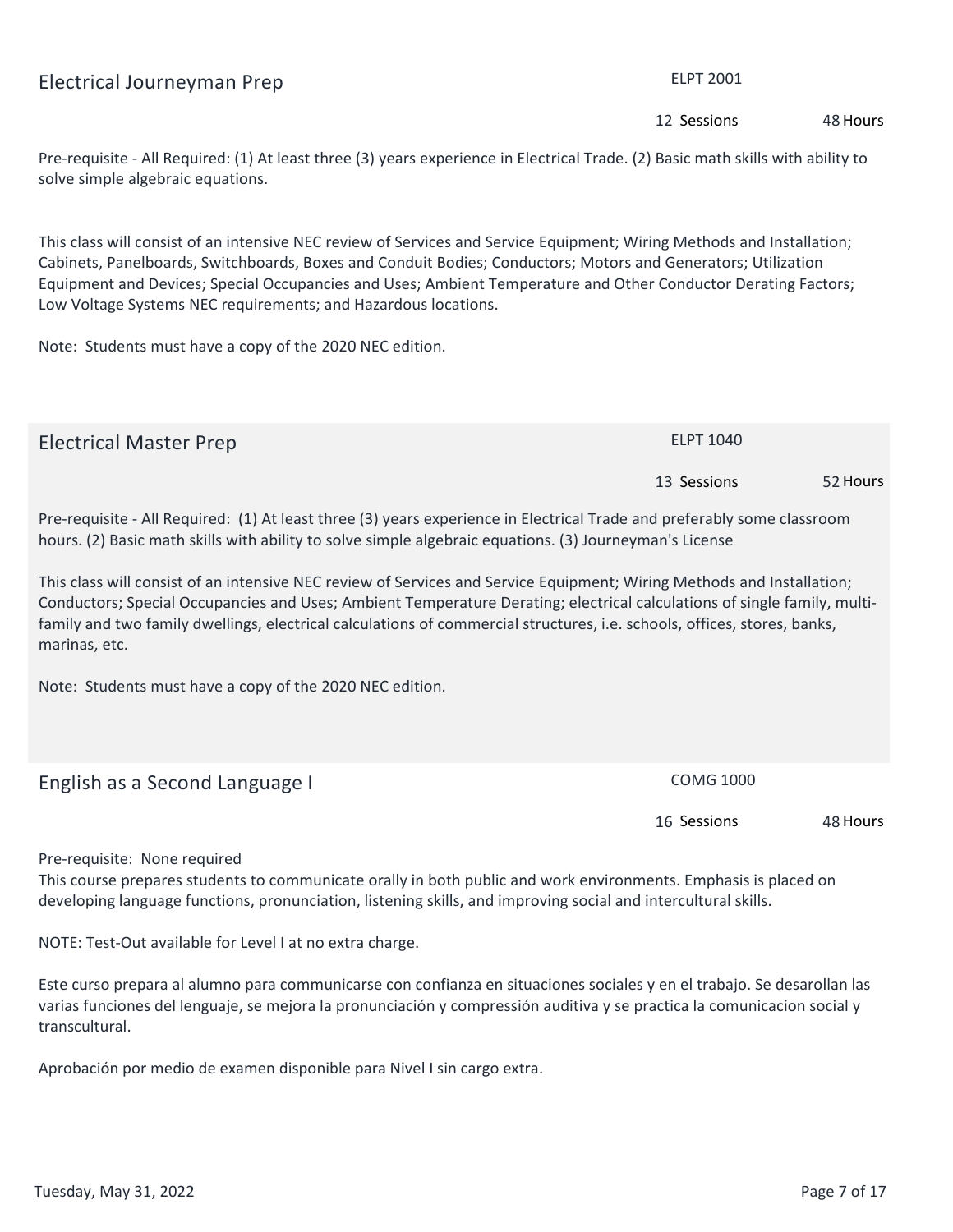#### **English as a Second Language II COMG 1001 COMG 1001**

**Pre-requisite: English as a Second Language I**

**Students are taught to communicate orally in public and work environments. Emphasis is placed on developing language functions, pronunciation, listening skills, improving social and intercultural communication skills. Students acquire reading skills, vocabulary development, critical thinking skills, and the use of resources.**

**Continuación de ESL I. Este curso prepara al alumno para comunicarse con confianza en situaciones sociales y en el trabajo. Se desarollan las varias funciones del lenguaje, se mejora la pronunciación y comprensión auditiva y se practica la comunicación social y transcultural. Los cursos instruye a los estudiantes, desarrollo de vocabulario, pensar en forma critica y el uso de los varios recursos disponibles en la institución.**

| English as a Second Language III | <b>COMG 1004</b> |          |
|----------------------------------|------------------|----------|
|                                  | 16 Sessions      | 48 Hours |

**This course is a continuation of ESL II. This course prepares students to communicate orally in both public and work environments. Emphasis is placed on developing language functions, pronunciation, and listening skills, and improving social and intercultural communication skills. The lessons instruct students in reading skills vocabulary development, critical thinking skills, and the use of resources.**

**Continuación de ESL II. Este curso prepara al alumno para comunicarse con confianza en situaciones sociales y en el trabajo. Se desarollan las varias funciones del lenguaje, se mejora la pronunciación y comprensión auditiva y se practica la comunicación social y transcultural. Los cursos instruye a los estudiantes, desarrollo de vocabulario, pensar en forma critica y el uso de los varios recursos disponibles en la institución.**

#### **Fixture Carrier & Valves/Devices Identification**

**4Hours 1 Sessions**

**This course is designed for field personnel. This is a four (4) hour hands-on seminar. The most updated information and instruction will be provided on the following topics: Fixture carrier identification like lavatory, water closet/ single & double, urinal. Identify different valves, ball, butterfly, gate, backflow preventors, RPZ's, PRV's and lead-free identification.**

**16 Sessions**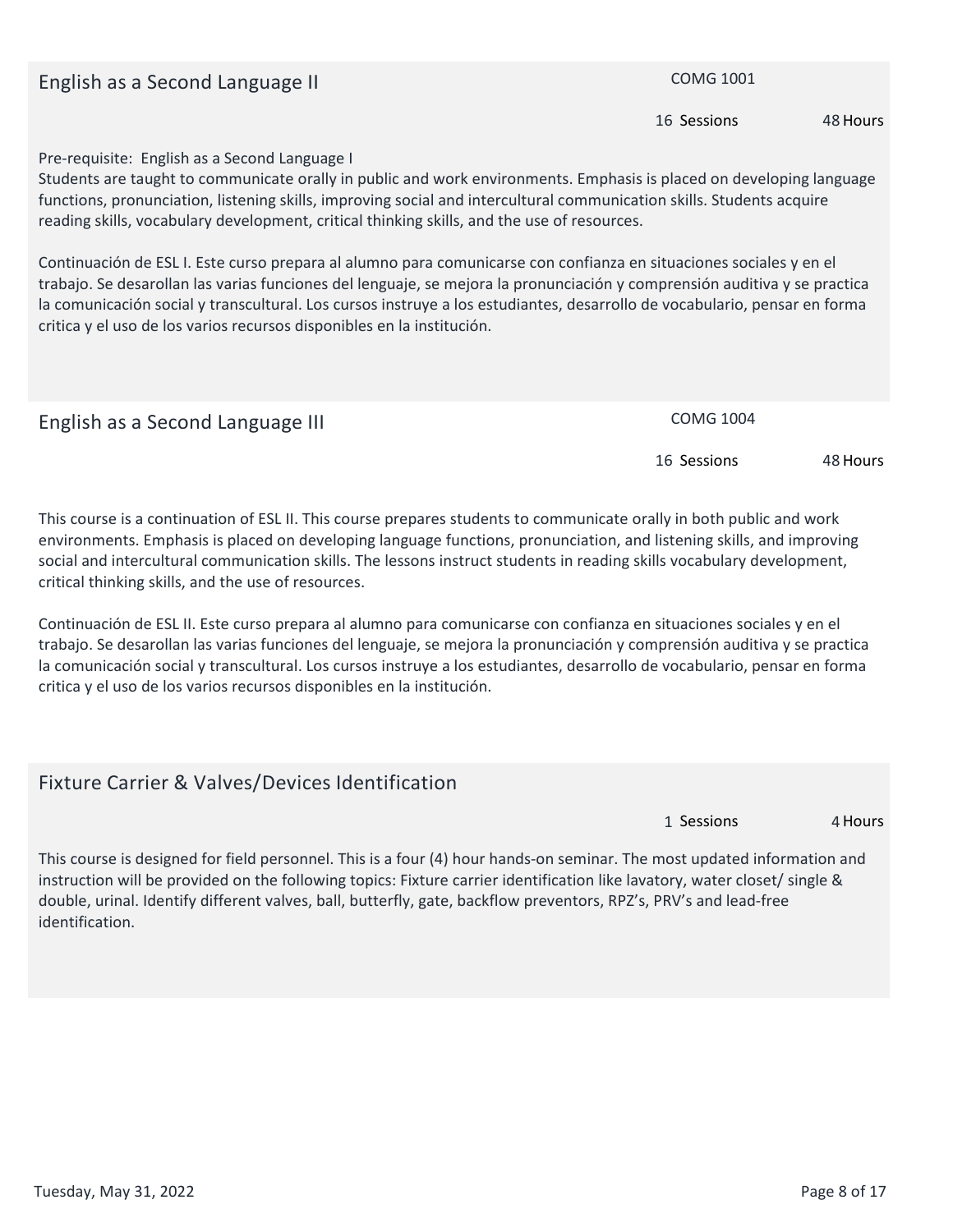## **Fixture Carrier & Valves/Devices Identification**

|                                                                                                                                                                                                                                                                                                                                                                                                                                                                                                       | 1 Sessions       | 4 Hours  |
|-------------------------------------------------------------------------------------------------------------------------------------------------------------------------------------------------------------------------------------------------------------------------------------------------------------------------------------------------------------------------------------------------------------------------------------------------------------------------------------------------------|------------------|----------|
| This course is designed for field personnel. This is a four (4) hour hands-on seminar. The most updated information and<br>instruction will be provided on the following topics: Fixture carrier identification like lavatory, water closet/ single &<br>double, urinal. Identify different valves, ball, butterfly, gate, backflow preventors, RPZ's, PRV's and lead-free<br>identification.                                                                                                         |                  |          |
| Pipefitting I-A                                                                                                                                                                                                                                                                                                                                                                                                                                                                                       | <b>PFPB 1008</b> |          |
|                                                                                                                                                                                                                                                                                                                                                                                                                                                                                                       | 18 Sessions      | 80 Hours |
| Prerequisite: English Math Test or Applied Construction Math Class and English Reading Test<br>All testing must be completed no later than Friday August 19, 2022.<br>Course topics are Core: Build Your Future in Construction, Orientation to the Pipefitting Craft; Basic Safety (Construction<br>Site Safety Orientation); Ladders and Scaffolds; Introduction to Hand tools; Pipefitting Hand Tools; Introduction to Power<br>Tools; Pipefitting Power Tools; and Introduction to Basic Rigging. |                  |          |
| Pipefitting II-A                                                                                                                                                                                                                                                                                                                                                                                                                                                                                      | <b>WLDG 1035</b> |          |
|                                                                                                                                                                                                                                                                                                                                                                                                                                                                                                       | 18 Sessions      | 80 Hours |
| Pre-requisite: Pipefitting I-B<br>Course topics are Piping Systems; Drawings and Detail Sheets; Identifying Installing Valves; Pipefitting Trade Math; and<br>Threaded Pipe Fabrication.                                                                                                                                                                                                                                                                                                              |                  |          |
| Pipefitting III-A                                                                                                                                                                                                                                                                                                                                                                                                                                                                                     | <b>PFPB 2041</b> |          |
|                                                                                                                                                                                                                                                                                                                                                                                                                                                                                                       | 17 Sessions      | 80 Hours |
| Pre-requisite: Pipefitting II-B<br>Course topics are Introduction to Basic Rigging; Rigging Practices; Standards and Specifications; Advanced Pipefitting<br>Math; Pipe Off Sets; and Motorized Equipment Two.                                                                                                                                                                                                                                                                                        |                  |          |
| Note: All students are required to attend additional four hour classes.                                                                                                                                                                                                                                                                                                                                                                                                                               |                  |          |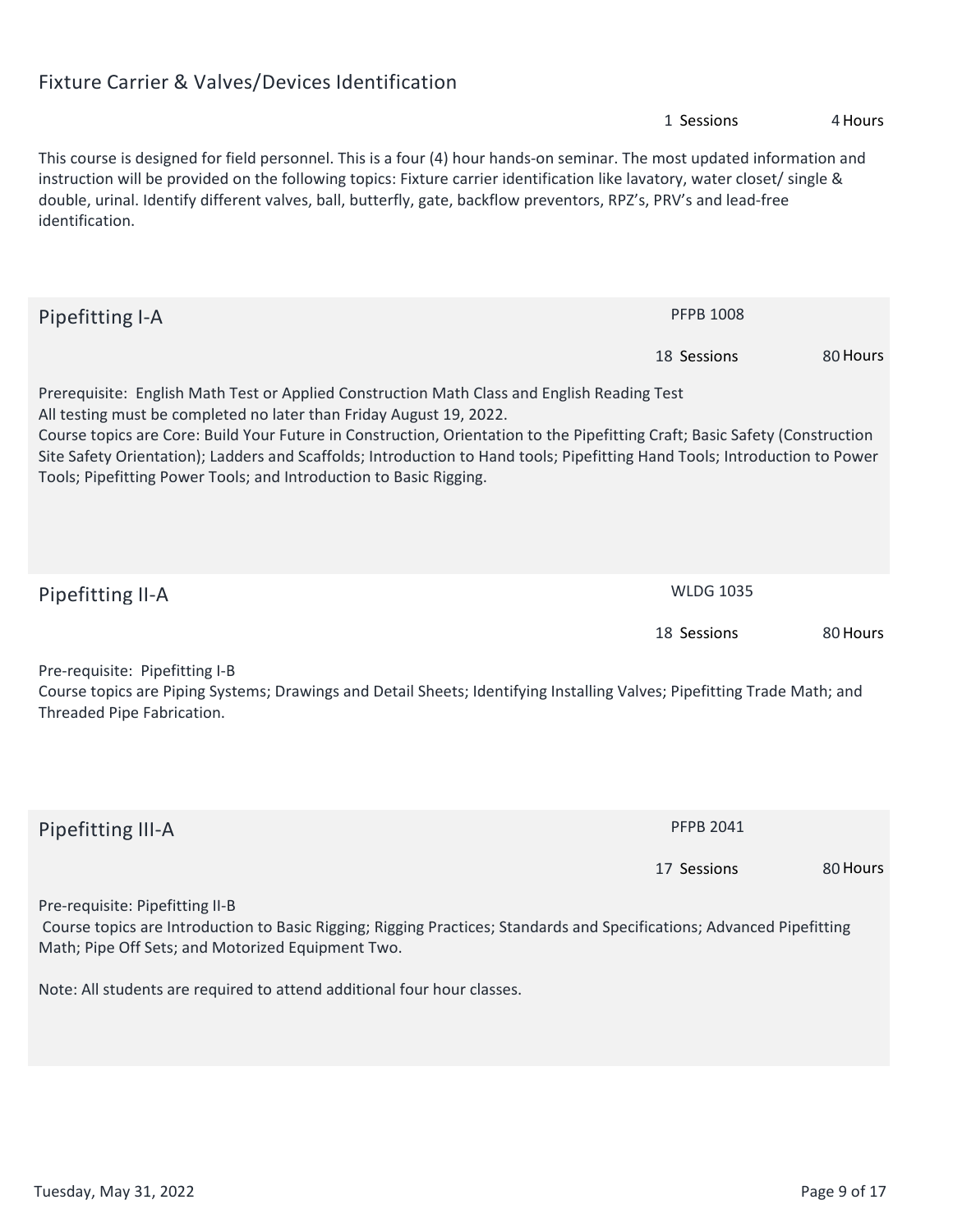| Pipefitting IV-A                                                                                                                                                                                                                                                                                                                                                                               | <b>PFPB 2043</b> |          |
|------------------------------------------------------------------------------------------------------------------------------------------------------------------------------------------------------------------------------------------------------------------------------------------------------------------------------------------------------------------------------------------------|------------------|----------|
|                                                                                                                                                                                                                                                                                                                                                                                                | 18 Sessions      | 80 Hours |
| Pre-requisite: Pipefitting III-B<br>Course topics are Advanced Pipe Fabrication, and Special Piping, and Stress Relieving and Aligning.                                                                                                                                                                                                                                                        |                  |          |
| Piping Isometric                                                                                                                                                                                                                                                                                                                                                                               | <b>PFPB 1006</b> |          |
|                                                                                                                                                                                                                                                                                                                                                                                                | 16 Sessions      | 48 Hours |
| This class defines an Isometric Drawing, it incorporates commercial drawings, mechanical pipe and plumbing details and<br>shows how to draw in an isometric format. Emphasis is stressed on how to utilize isometrics in construction day to day<br>operations, including planning of material take offs, scheduling manpower, equipment and etc.                                              |                  |          |
| Plumbing I-A                                                                                                                                                                                                                                                                                                                                                                                   | PFPB 1013        |          |
|                                                                                                                                                                                                                                                                                                                                                                                                | 18 Sessions      | 80 Hours |
| Pre-Requisite: English or Spanish Math Test or Applied Construction math Class and English or Spanish Reading Test and<br><b>ESL Placement Test.</b><br>All Testing must be completed no later than Friday August 19, 2022.                                                                                                                                                                    |                  |          |
| The course topics are: Build Your Future in Construction; Basic Safety (Construction Site Safety Orientation); Plumbing<br>Safety; Introduction to Plumbing Profession; Introduction to Hand Tools; Introduction to Power Tools; Tools of the<br>Plumbing Trade; Introduction to Construction Math; Introduction to Plumbing Math; Copper Tube & Fittings and Cast-<br>Iron Pipe and Fittings. |                  |          |
| Plumbing II-A                                                                                                                                                                                                                                                                                                                                                                                  | <b>PFPB 1043</b> |          |
|                                                                                                                                                                                                                                                                                                                                                                                                | 18 Sessions      | 80 Hours |
| Prerequisite: Plumbing I-B                                                                                                                                                                                                                                                                                                                                                                     |                  |          |
| The course topics are: Plumbing Math Two; Reading Commercial Drawings; Structural Penetrations, Insulation, and Fire<br>Stopping; Installing & Testing DWV Piping; Installing Roof, Floor & Area Drains; and Types of Valves.                                                                                                                                                                  |                  |          |
| Note: All students are required to attend one (1) additional 4 hour class.                                                                                                                                                                                                                                                                                                                     |                  |          |
|                                                                                                                                                                                                                                                                                                                                                                                                |                  |          |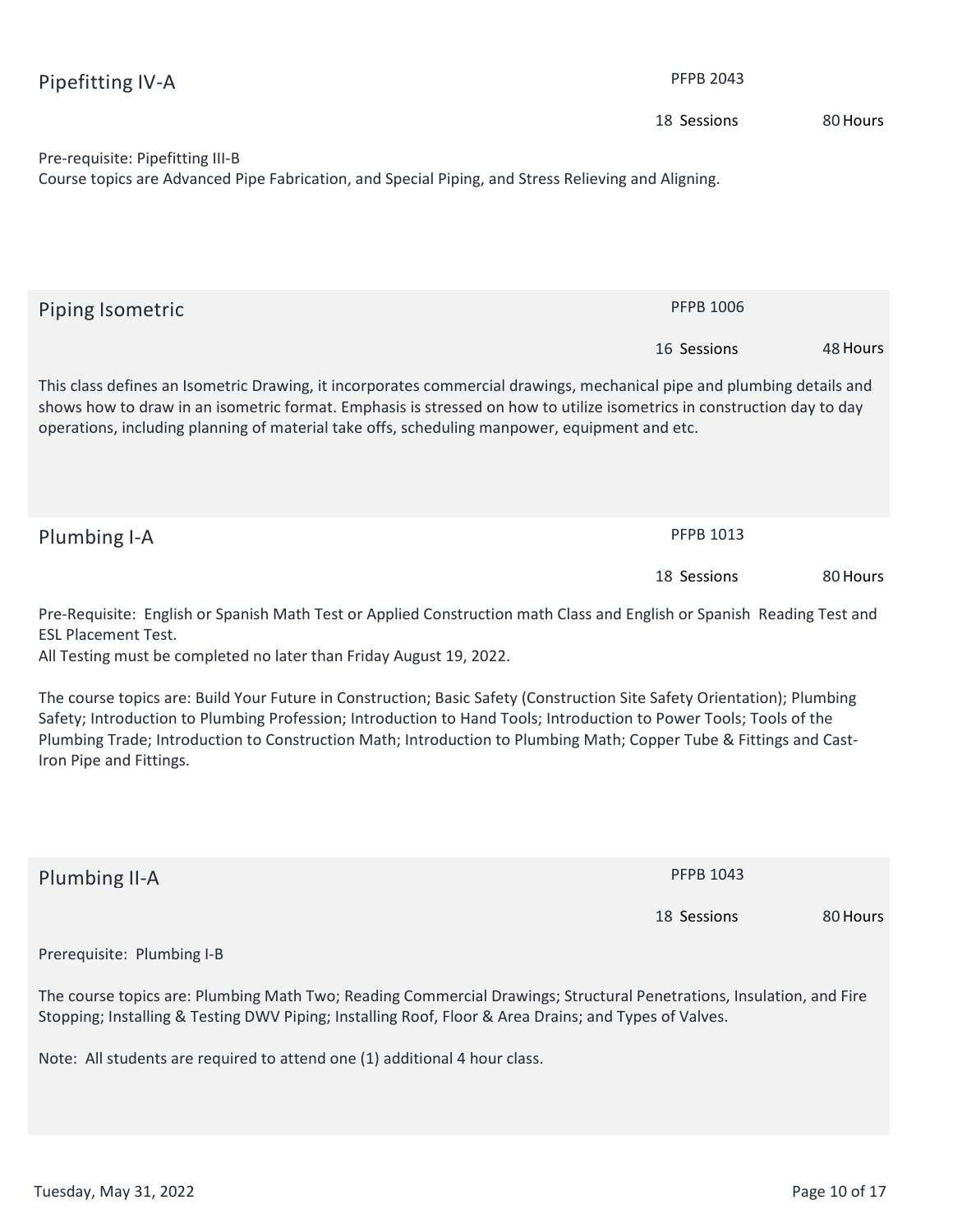| Plumbing II-A                                                                                                                                                                                                                                                                                                                                                                                    | <b>PFPB 1043</b> |          |
|--------------------------------------------------------------------------------------------------------------------------------------------------------------------------------------------------------------------------------------------------------------------------------------------------------------------------------------------------------------------------------------------------|------------------|----------|
|                                                                                                                                                                                                                                                                                                                                                                                                  | 18 Sessions      | 80 Hours |
| Prerequisite: Plumbing I-B                                                                                                                                                                                                                                                                                                                                                                       |                  |          |
| The course topics are: Plumbing Math Two; Reading Commercial Drawings; Structural Penetrations, Insulation, and Fire<br>Stopping; Installing & Testing DWV Piping; Installing Roof, Floor & Area Drains; and Types of Valves.                                                                                                                                                                    |                  |          |
| Note: All students are required to attend one (1) additional 4 hour class.                                                                                                                                                                                                                                                                                                                       |                  |          |
|                                                                                                                                                                                                                                                                                                                                                                                                  |                  |          |
| Plumbing III-A                                                                                                                                                                                                                                                                                                                                                                                   | <b>PFPB 1053</b> |          |
|                                                                                                                                                                                                                                                                                                                                                                                                  | 17 Sessions      | 80 Hours |
| Pre-requisite: Plumbing II-B<br>The course topics are: Applied Math; Sizing & Protecting the Water Supply System; Potable Water Supply Treatment; and<br>Types of Venting.                                                                                                                                                                                                                       |                  |          |
| Note: All students are required to attend one (1) additional 4 hour classes.                                                                                                                                                                                                                                                                                                                     |                  |          |
|                                                                                                                                                                                                                                                                                                                                                                                                  |                  |          |
| Plumbing IV-A                                                                                                                                                                                                                                                                                                                                                                                    | <b>PFPB 1055</b> |          |
|                                                                                                                                                                                                                                                                                                                                                                                                  | 18 Sessions      | 80 Hours |
| Pre-requisite: Plumbing III-B                                                                                                                                                                                                                                                                                                                                                                    |                  |          |
| The course topics are: Business Principles for Plumbers, Fundamentals of Crew Leadership, Water Pressure Booster &<br>Recirculation System, and Indirect & Special Waste.                                                                                                                                                                                                                        |                  |          |
|                                                                                                                                                                                                                                                                                                                                                                                                  |                  |          |
| Plumbing Journeyman Exam Prep                                                                                                                                                                                                                                                                                                                                                                    | <b>PFPB 2005</b> |          |
|                                                                                                                                                                                                                                                                                                                                                                                                  | 1 Sessions       | 8 Hours  |
| This seminar provides a review of subjects that are needed to pass the written exam for a plumber's journeyman license.<br>It also includes hands-on experience for the preparation of the practical section of the exam. This seminar will also<br>include a demonstration on our custom designed house, comparable to the 2-story house used in the State of Texas<br>Plumbing Exam in Austin. |                  |          |
| Lunch is included.                                                                                                                                                                                                                                                                                                                                                                               |                  |          |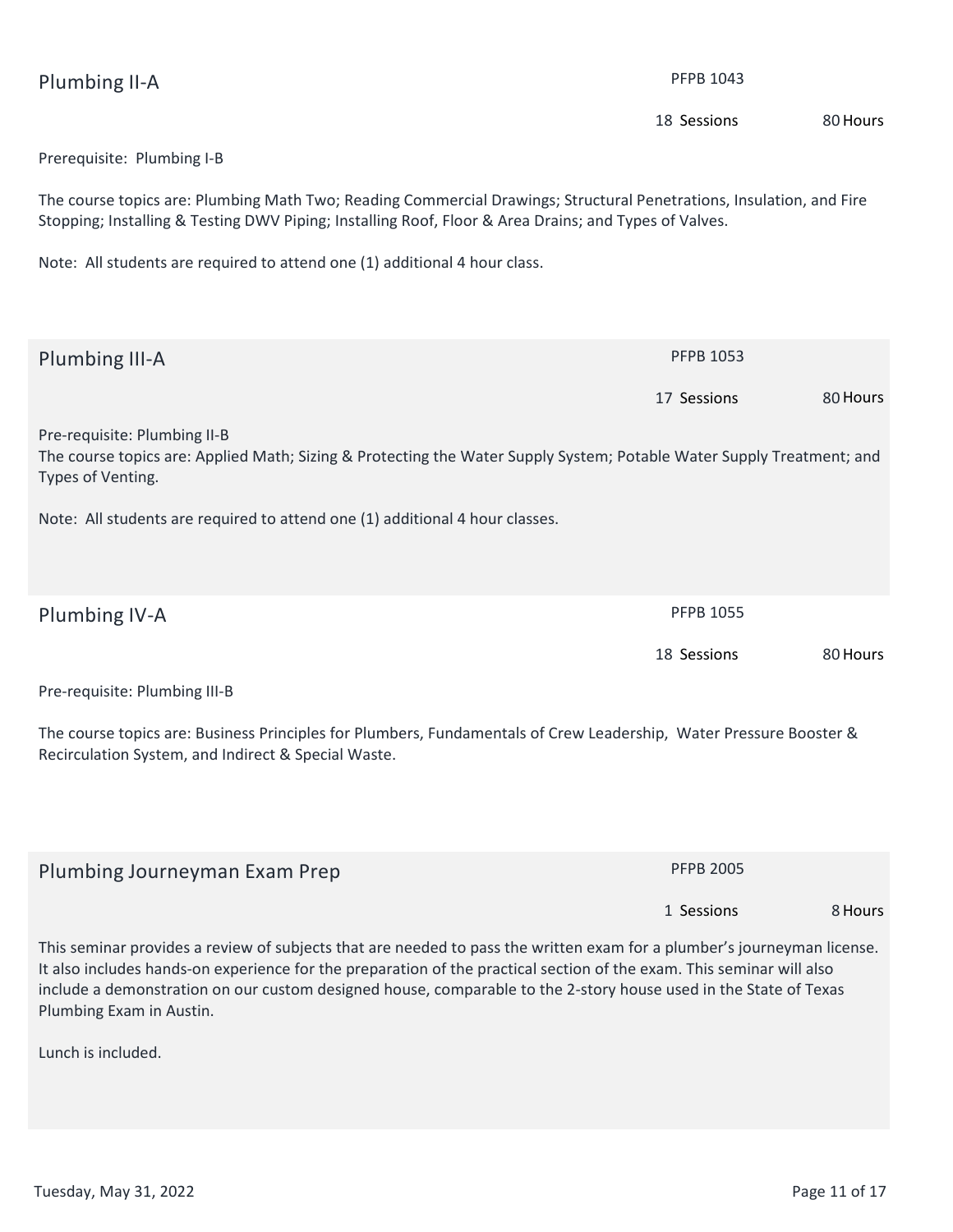| <b>Plumbing Math</b>                                                                                                                                                                                                                                                               |                  |          |
|------------------------------------------------------------------------------------------------------------------------------------------------------------------------------------------------------------------------------------------------------------------------------------|------------------|----------|
|                                                                                                                                                                                                                                                                                    | 1 Sessions       | 4 Hours  |
| This course is designed for field personnel. This is a four (4) hour hands-on seminar. The most updated information and<br>instruction will be provided on the following topics: Addition/ subtraction, fractions, decimals, decimal feet, and offset<br>45's and rolling offsets. |                  |          |
| <b>PVC Joining</b>                                                                                                                                                                                                                                                                 |                  |          |
|                                                                                                                                                                                                                                                                                    | 1 Sessions       | 4 Hours  |
| This course is designed for field personnel. This is a four (4) hour hands-on seminar. The most updated information and<br>instruction will be provided on the following topics: Cutting, gluing, fittings identifications/ direct-flow and<br>schedules/solid/foam core.          |                  |          |
| <b>PVC Joining</b>                                                                                                                                                                                                                                                                 |                  |          |
|                                                                                                                                                                                                                                                                                    | 1 Sessions       | 4 Hours  |
| This course is designed for field personnel. This is a four (4) hour hands-on seminar. The most updated information and<br>instruction will be provided on the following topics: Cutting, gluing, fittings identifications/direct-flow and<br>schedules/solid/foam core.           |                  |          |
| <b>Sheet Metal I-A</b>                                                                                                                                                                                                                                                             | <b>MCHN 1001</b> |          |
|                                                                                                                                                                                                                                                                                    | 18 Sessions      | 80 Hours |
| Pre-requisite: English Math and Reading Tests                                                                                                                                                                                                                                      |                  |          |
| The course topics are Core: Build Your Future in Construction; Introduction to Construction Math; Sheet Metal Math and<br>Monsuramenta Racia Safety (Construction Site Safety Orientation): Introduction to Hand Toola: Introduction to Rewer                                      |                  |          |

**Measurements; Basic Safety (Construction Site Safety Orientation); Introduction to Hand Tools; Introduction to Power Tools; Sheet Metal Tools and Equipment; Plasma Arc Cutting; Introduction to Basic Rigging; Introduction to Material Handling and Occupational Overview: The Sheet Metal Industry.**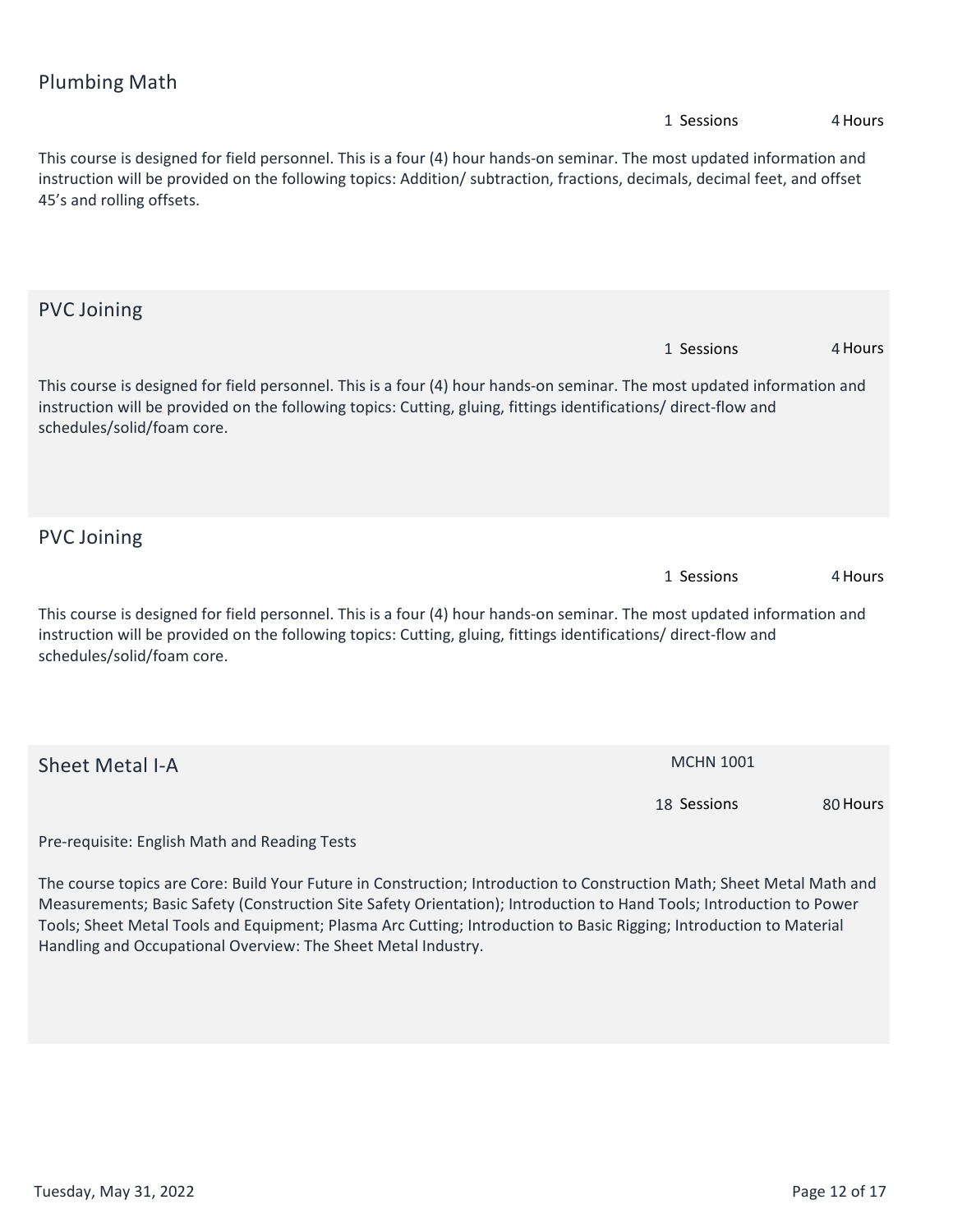#### **Soldering and Brazing with Copper**

# **4Hours This course is designed for field personnel. This is a four (4) hour hands-on seminar. The most updated information and instruction will be provided on the following topics: Copper material identification; preparing and installing brazed copper; preparing and installing copper material. Hands-on brazing project; and safety. 1 Sessions Soldering and Brazing with Copper 4Hours This course is designed for field personnel. This is a four (4) hour hands-on seminar. The most updated information and instruction will be provided on the following topics: Copper material identification; preparing and installing brazed copper; preparing and installing copper material. Hands-on brazing project; and safety. 1 Sessions Spanish for Construction Sites <b>by COMG 1011 16Hours This is a comprehensive Spanish language program that provides immediate access to functional language skills for non-Spanish-speaking construction site personnel. This course will also cover the many issues involved with effectively supervising Spanish-speaking employees. The language component utilizes phonetic encoding to present the most important Spanish commands, questions, and phrases pertinent to the construction site. 8 Sessions STP 1 - Leadership & Motivation <br>
<b>BMGT 1020**

**This course will describe the value of effective supervision of workers and improve the construction supervisor's ability to lead and motivate others. Topics include: The Dollar and Sense of People in Construction; The Role of the Construction Supervisor; Helping People Perform Better; Motivating and Leading Others; Positive Feedback; Training and Orienting Crew Members; Teams and Team Building; and Leadership Skills in Action.**

**6 Sessions**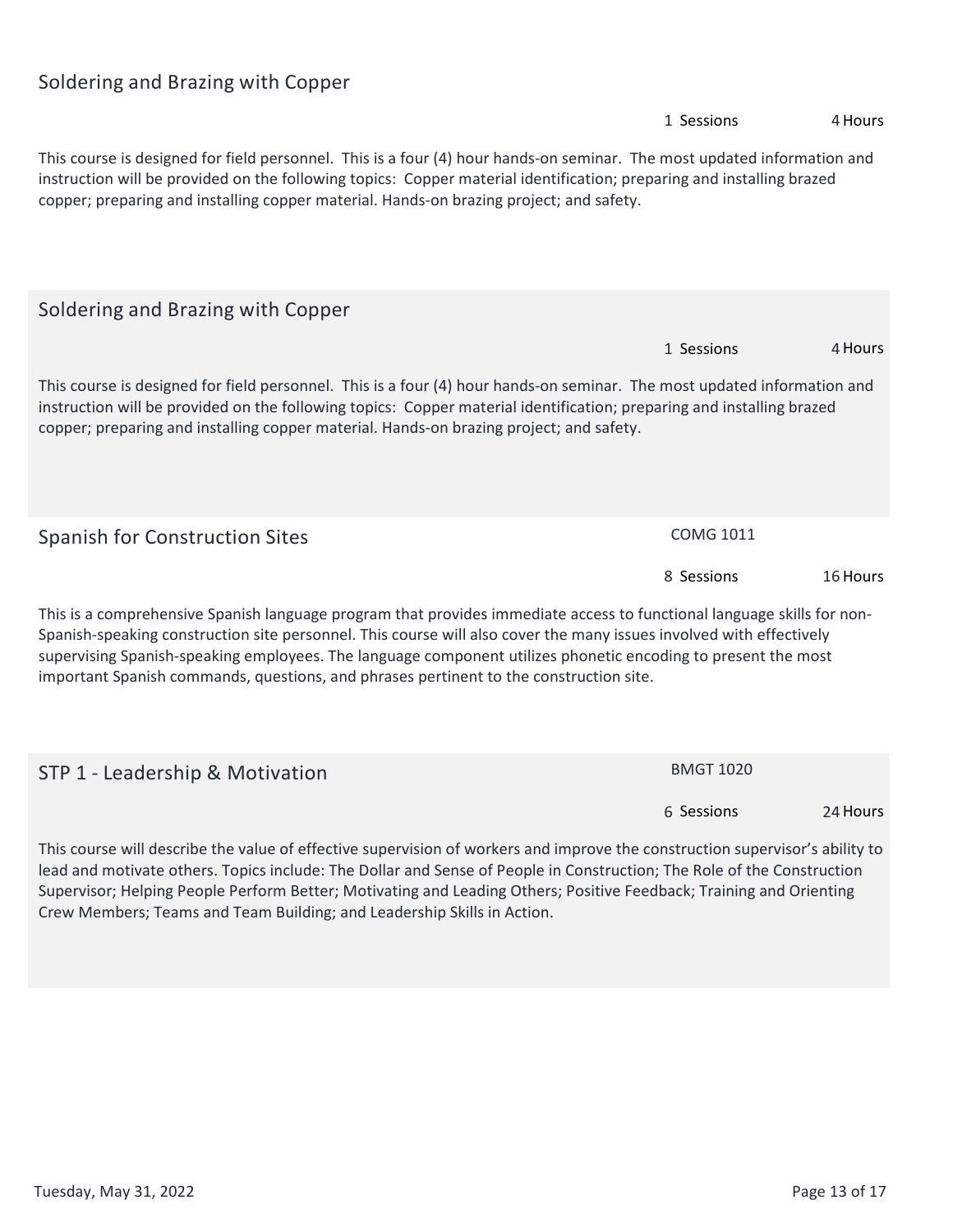| STP 2 - Communication                                                                                                                                                                                                                                                                                                                                                                                                                                                            | <b>BMGT 1022</b> |          |
|----------------------------------------------------------------------------------------------------------------------------------------------------------------------------------------------------------------------------------------------------------------------------------------------------------------------------------------------------------------------------------------------------------------------------------------------------------------------------------|------------------|----------|
|                                                                                                                                                                                                                                                                                                                                                                                                                                                                                  | 6 Sessions       | 24 Hours |
| Pre-requisite: None Required<br>The course presents a body of knowledge and skills that today's construction supervisors need in order to be effective<br>communicators on their job site. Topics include; Effective Communication; Learning to Listen; Carrying on Conversations;<br>Persuasion, Negotiation, and Confrontation; Communicating with Your Crew; Putting it in Writing; Meetings that Work;<br>Electronic Communication; and Improving Communication.             |                  |          |
| STP 3 - Planning & Scheduling                                                                                                                                                                                                                                                                                                                                                                                                                                                    | <b>CNBT 1072</b> |          |
|                                                                                                                                                                                                                                                                                                                                                                                                                                                                                  | 5 Sessions       | 20 Hours |
| Pre-requisite: None Required<br>This course will help construction supervisors understand ways in which planning and scheduling saves time and money,<br>while increasing quality in the construction process. Topics include: Preparing the Project Plan; Communicating the Plan;<br>The Critical Path; Computer Use in Scheduling; Using the Schedule on the Jobsite; Updating the Construction Schedule;<br>The Schedule as Documentation; and Using Planning and Scheduling. |                  |          |
| <b>STP 4 - Contract Documents</b>                                                                                                                                                                                                                                                                                                                                                                                                                                                | <b>CNBT 1073</b> |          |
|                                                                                                                                                                                                                                                                                                                                                                                                                                                                                  | 5 Sessions       | 20 Hours |
| Pre-requisite: None Required<br>This course will provide information about contract documents and construction law to help supervisors recognize the<br>العرمم مفعرم ويتمحصه والمسفوم والمستحام ومعالمته والمساوية والمساحي والمساوي والمتموسف والمتلق ومفازا والمعرمون ومسامع ومالوس                                                                                                                                                                                            |                  |          |

**roles and responsibilites of all contracted parties, to develop and the understanding of how contract documents can be helpful to solve problems and resolve conflicts, and to develop positive relationships between all parties in the construction process. Topics include: Introduction to Contract Documents and Construction Law; Creating a Positive Environment through Partnering; Contractual Relationships; Contract Forms and Documents; Managing General Conditions; Good Documentation Practices; Changes; Differing Site Conditions; Time Impacts; and Negotiation of Resolutions.**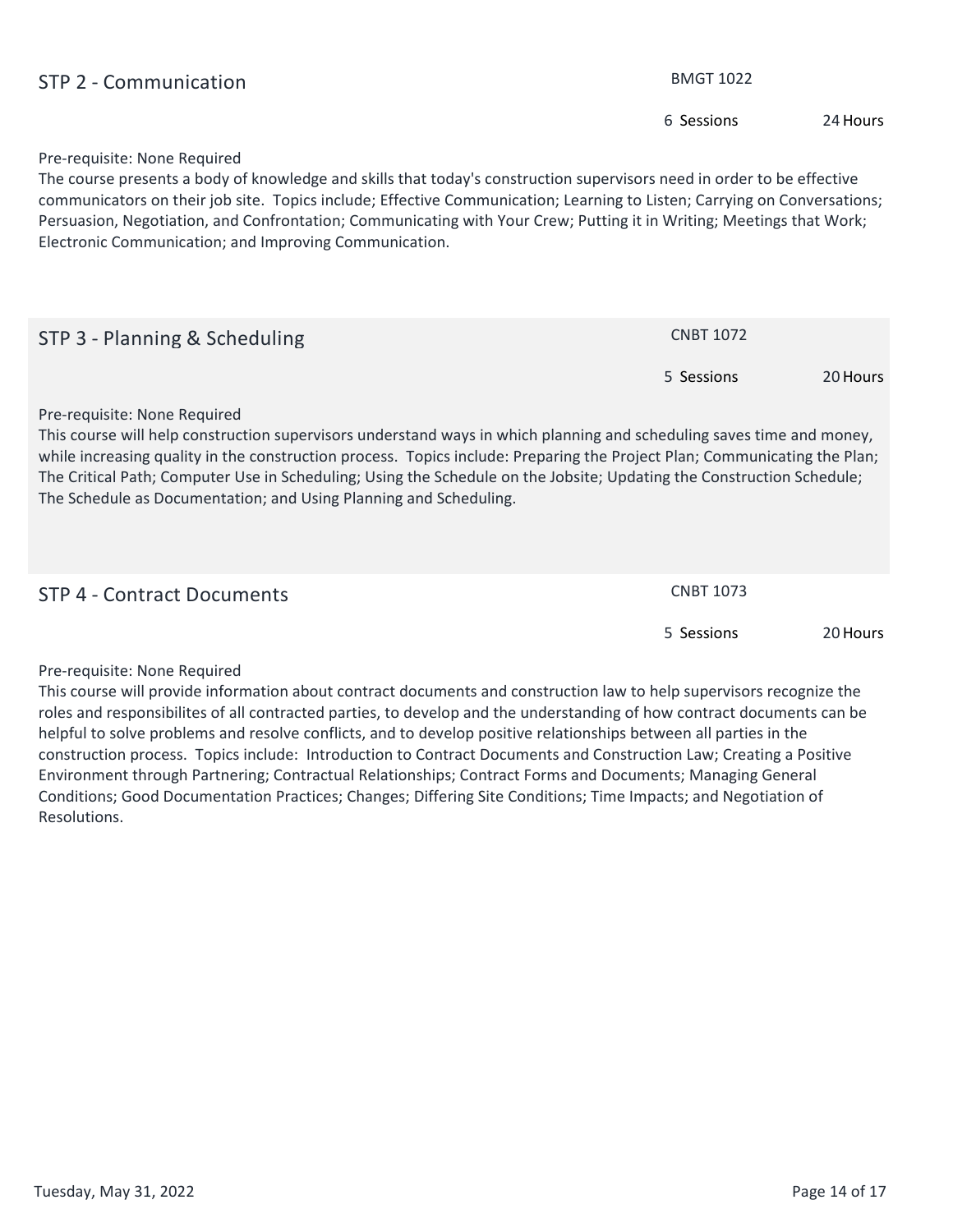#### **STP 5 - Improving Productivity & Managing Project Cost BMGT 1021**

**Pre-requisite: None Required**

**This course covers understanding how project estimates are compiled, how to compare actual project costs with those estimated and how to control costs to meet the estimate. This course also details how productivity is measured, how the supervisor plays a major role in increasing jobsite productivity and how a small increase in productivity can have a significant impact on the time and cost of a project.**

**Topics include: Construction Estimates; Who Controls Project Costs; Reporting and Analyzing Actual Costs; Planning for Cost Control; Cost Control Strategies; Labor Cost Variances; Working with Project Partners; Managing Risk and Loss Productivity through Pre-Planning; New Skills for Effective Supervision; Personnel Management; Equipment Management for Productivity Improvement; Jobsite Productivity, Planning and Scheduling; Quantifying Lost Labor Productivity; and Record Keeping, Control and Defect Analysis.**

| STP 6 - Risk Management & Problem Solving                                                                                                                                                                                      | <b>OSHT 1015</b> |          |
|--------------------------------------------------------------------------------------------------------------------------------------------------------------------------------------------------------------------------------|------------------|----------|
|                                                                                                                                                                                                                                | 6 Sessions       | 24 Hours |
| Pre-requisite: None Required                                                                                                                                                                                                   |                  |          |
| This experience the contract of the constant different construction of constanting and dealership and the constant dealership and the constant of the constant of the constant of the constant of the constant of the constant |                  |          |

**This course will cover the roles and responsibilities of a construction supervisor in accident prevention and loss control. Topics include: Safety Leadership, Communication and Expectations; Planning for Site Safety Management; Site Security and Protection; Multi-Employer Jobsite Safety; Cosntruction Risk Management; Safety and Human Resources; and Regulatory Procedures, Record Keeping and Documents.**

| Water Treatment Specialist (8 CEU hrs) | <b>EPCT 1015</b> |          |
|----------------------------------------|------------------|----------|
|                                        | 2 Sessions       | 16 Hours |

**This 16 hour course counts towards 8 Texas Commission of Environmental Quality (TCEQ) continuing educations hours for those who have already received their WTS license. The course consists of class and lab work, and includes all new and updated information from the industry and governmental bodies. The class is split with 4 hours in the lab and 12 hours in the classroom.** 

**Lunch will be provided.**

**Note: Students must bring a copy of the 10th Edition USC Manual for Cross-Connection Control, as required by TCEQ. Books are available for purchase upon request. Contact the CEF office for book cost and to request a copy PRIOR to the first day of class.**

**8 Sessions**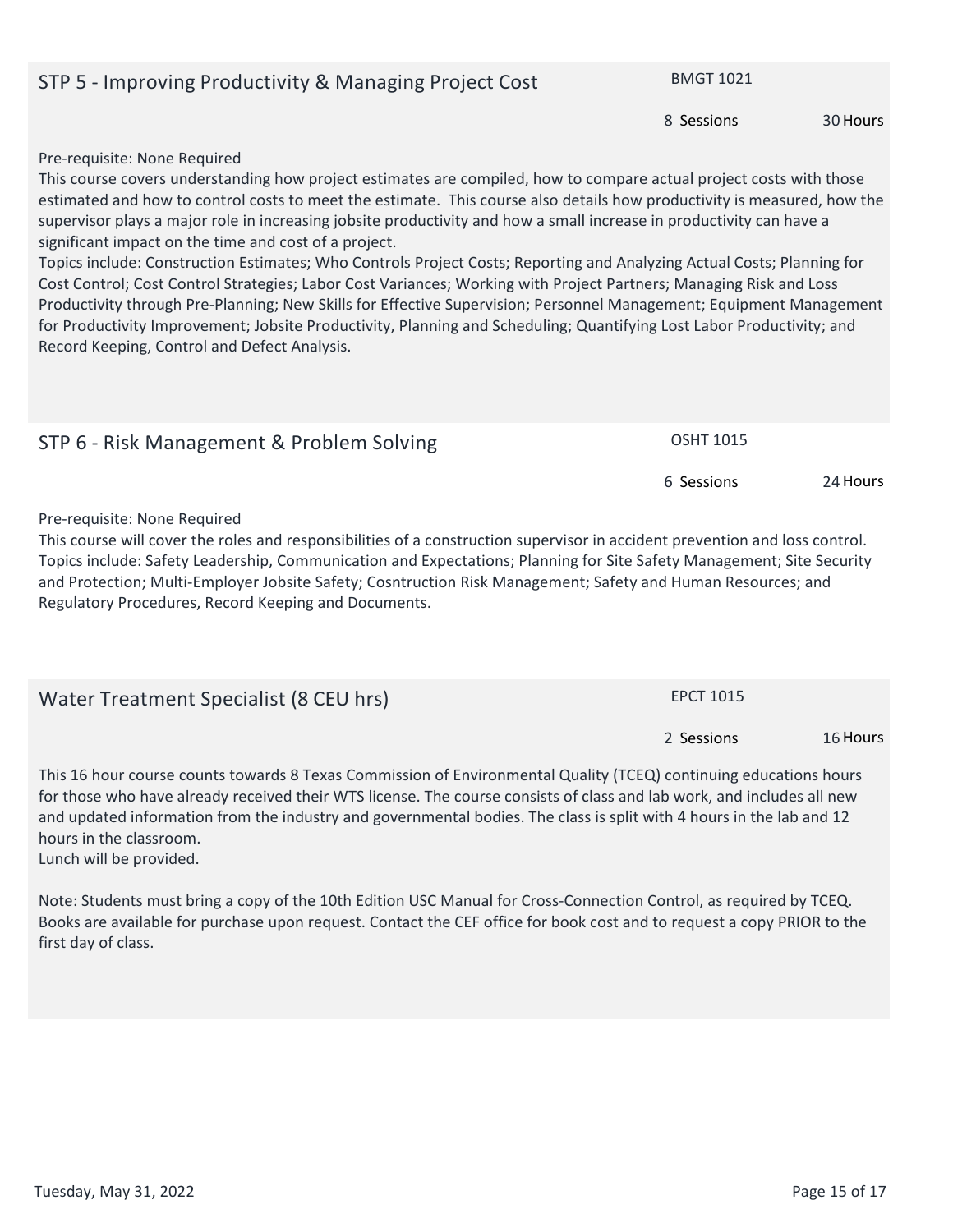| <b>ESL Placement Test.</b><br>All Testing must be completed no later than Friday August 19, 2022.                                                                                                                                                                                                                                                                                                                                                                                                                |                  |          |  |
|------------------------------------------------------------------------------------------------------------------------------------------------------------------------------------------------------------------------------------------------------------------------------------------------------------------------------------------------------------------------------------------------------------------------------------------------------------------------------------------------------------------|------------------|----------|--|
| Consists of 80 hours: 70% hands-on per semester. Course topics will include Introduction to Welding/ Review Syllabi;<br>Basic Safety (Construction Site Safety); Introduction to Construction Math; Introduction to Hand Tools; Introduction to<br>Power Tools; Basic Communication Skills; Basic Employability Skills; Introduction to Basic Rigging; Oxyfuel Cutting;<br>Welding Safety; SMAW-Electrodes; Base Metal Preparation; SMAW - Beads and Fillet Welds; and SMAW- Groove Welds<br>with Backing-Plate. |                  |          |  |
| All students are rerquired to attend two (2) additional class of four (4) hours.<br>Students are required to enroll in both Welding Construction I-A and Welding Construction I-B                                                                                                                                                                                                                                                                                                                                |                  |          |  |
| <b>Welding Construction I-B</b>                                                                                                                                                                                                                                                                                                                                                                                                                                                                                  | <b>WLDG 1007</b> |          |  |
|                                                                                                                                                                                                                                                                                                                                                                                                                                                                                                                  | 17 Sessions      | 80 Hours |  |
| Pre-requisite: Welding Construction I-A<br>Consists of 80 hours: 70% hands-on per semester. Course topics will include Core: Build Your Future in Construction;<br>Basic Safety (Construction Site Safety); Introduction to Construction Math; Introduction to Construction Drawings;<br>Introduction to Material Handling; Oxyfuel Cutting; SMAW- Equipment and Set Up; Weld Quality; Joint Fit-Up and<br>Alignment; SMAW - Beads and Fillet Welds; and SMAW- Groove Welds with Backing-Plate                   |                  |          |  |
| All students are rerquired to attend two (2) additional class of four (4) hours.<br>Students are required to enroll in both Welding Construction I-A and Welding Construction I-B.                                                                                                                                                                                                                                                                                                                               |                  |          |  |
| <b>Welding Construction III-A</b>                                                                                                                                                                                                                                                                                                                                                                                                                                                                                | <b>WLDG 2013</b> |          |  |
|                                                                                                                                                                                                                                                                                                                                                                                                                                                                                                                  | 17 Sessions      | 80 Hours |  |
| Pre-requisite: Welding Construction II-A & B<br>Course topics will include: SMAW-Open Root Pipe Welds; SMAW- Stainless Steel Plate & Pipe Groove Welds; Preheat<br>and Postheating of Metals; GTAW- Plate and GTAW - Carbon Steel Pipe.                                                                                                                                                                                                                                                                          |                  |          |  |
| Students are required to enroll in both Welding Construction III-A and Welding Construction III-B.                                                                                                                                                                                                                                                                                                                                                                                                               |                  |          |  |

**Pre-Requisite: English or Spanish Math Test or Applied Construction Math Class and English or Spanish Reading Test and** 

 **All students are rerquired to attend two (2) additional class of four (4) hours.**

### Welding Construction I-A **WELD CONSTRUCTED** WEDG 1023

**18 Sessions**